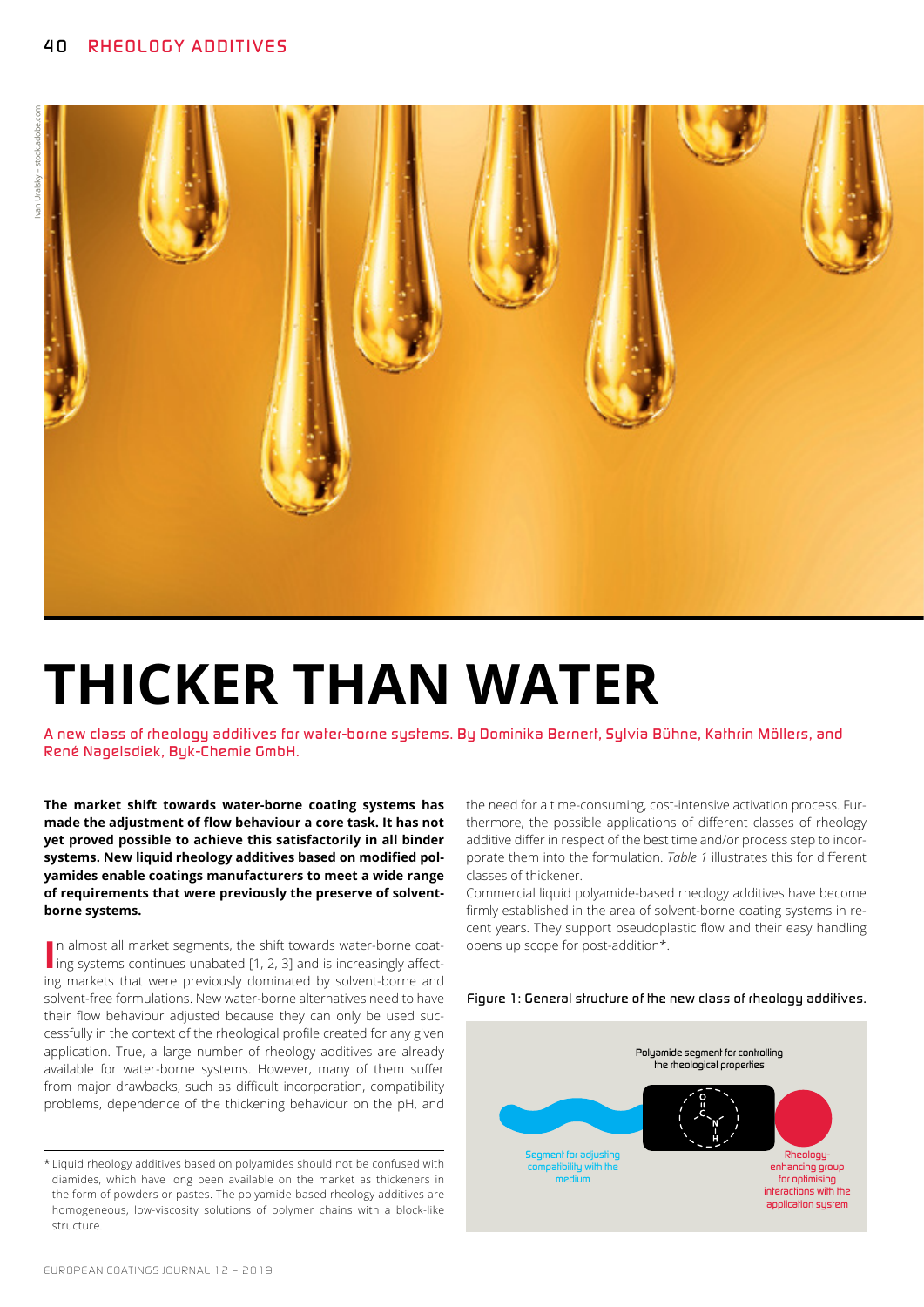### *RESULTS AT A GLANCE*

 $\rightarrow$  Polyamide technology, in the guise of rheology additives, for solvent-borne systems has been successfully adapted and optimised for use in water-borne systems.

 $\rightarrow$  The new additives are liquid, easy to handle, do not require any heat activation or involve a workaround via the production of pre-gels.

 $\rightarrow$  The rheology additives deliver good results in a large number of water-borne binder systems.

 $\rightarrow$  In water-borne epoxy formulations, the new additives exhibit pronounced tolerance towards hardener addition, i.e. there is no drop in viscosity after the hardener is incorporated.

 $\rightarrow$  The additives not only increase viscosity, but also control the viscoelastic properties of the coating and can therefore also be used to improve the orientation of effect pigments.

 *Component A Component A + B 80 70 60 50 40 30 20 10 0 Control Associative thickener New polyamide 1*

*Figure 2: Viscosity of a water-borne 2-pack epoxy formulation,* 

*Figure 3: Sag resistance of a styrene acrylic clearcoat when different rheology additives are used (styrene acrylic clearcoat + 0.5 % active ingredient).*





However, while liquid rheology additives within this product class have become established for use in solvent-borne, in high-solids and in solvent-free systems, the same cannot be said for water-borne formulations – until now.

A new class of liquid additives based on polyamide chemistry has been recently developed that can be used successfully to control the rheology of water-borne systems. This class of polymeric rheology additives is characterised by the structured composition of the molecule (*Figure 1*). Besides the polyamide segment, the polymer chain comprises a modification for adjusting compatibility in the water-borne coating system and one or more groups for optimising the rheological performance profile. The corresponding molecular segments can be adjusted to modularly adapt the additive for specific tasks and systems. Some examples of the corresponding areas of application are presented below.

*before and after addition of the hardener to the formulation.*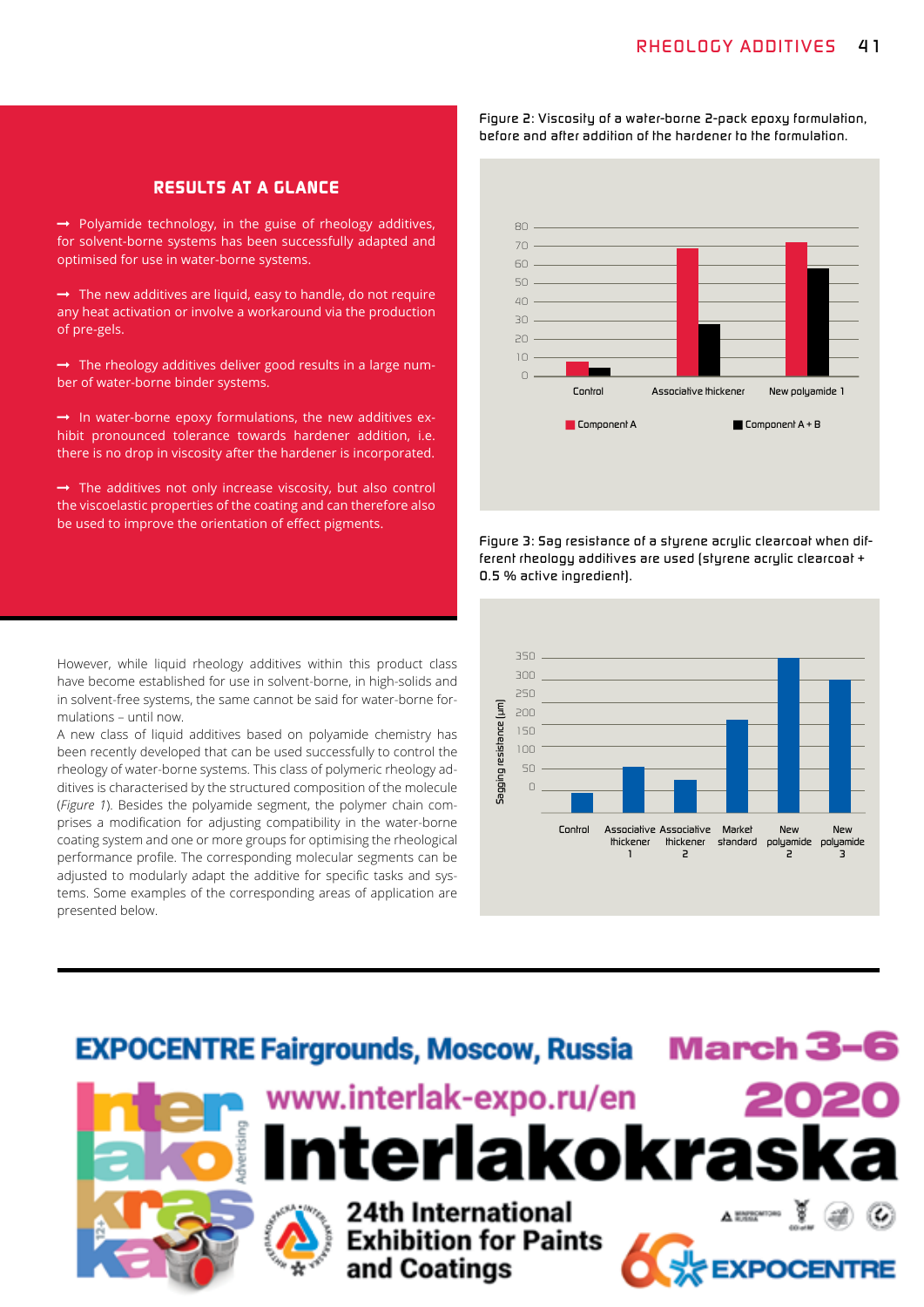#### **VISCOSITY CONTROL – AND MORE**

The new class of rheology additives can be used in a wide range of binder systems. One example is water-borne epoxy coatings, which are becoming increasingly important in many areas of application. In protective coatings, especially, calls for environmentally sound waterborne solutions have recently been growing louder and louder [4, 5]. It is important that these systems have an adequate anti-settling effect for the particles (e.g. pigments, fillers) contained in the epoxy component and that the end products have the right non-sag properties.

Water-borne epoxy systems can be thickened with different classes of rheology additive, e.g. associative thickeners, acrylate thickeners, cellulose, and even phyllosilicates (hydroclays). However, some of these additives fail to either provide the desired flow behaviour, even after incorporation, or to exhibit sufficient storage stability in the epoxy component. Of those that do not exhibit these disadvantages, many experience a pronounced loss of effectiveness when the hardener is added. This sensitivity to hardener addition can be attributed to the

interactions of the thickener with the hardener component itself or the formulation components present (e.g. surfactants).

Representatives of the new class of liquid polyamide rheology additives are characterised by strong shear-thinning and a marked tolerance to epoxy hardeners. As may be seen in *Figure 2*, when an associative thickener is used, the viscosity drops substantially after hardener addition. In contrast, with the new polyamide-based additive, no such substantial drop in viscosity is observed. Consequently, the associative thickener could be used as an anti-settling additive, but not for imparting sufficient sag resistance to the coating during application. The polyamide additive, on the other hand, meets both requirements and therefore represents a comprehensive solution for the system. One particular area where high layer thickness is crucial is that of protective coatings, and the innovative polyamide-based rheology additives are ideal for such applications. A high layer thickness is the outcome not only of the actual viscosity value, however, but also of the type of flow and the viscoelastic behaviour. Rapid structural recovery and highly elastic properties have a positive effect on the non-sag properties of the applied coating. Whereas associative thickeners give

### *Figure 4: Oscillation measurement (3 IT T) for assessing anti-settling and non-sag properties in a 2-pack epoxy primer.*



*Figure 5: Anti-settling behaviour of a waterborne 2-pack polyurethane aluminium basecoat, without (left) and with (right) a polyamide additive (aluminium pigment: "Eckart Hydrolan IL 2154").*



*Table 1: The possible uses of selected classes of thickener.*

| Incorporation  (                   | Into the millbase  | After grinding  | Post-addition      |
|------------------------------------|--------------------|-----------------|--------------------|
| Associalive thickeners (e.g. HEUR) | $\checkmark$       | ✔               | ✔                  |
| Acrylic Ihickeners (ASE, HASE)     | ✔                  | ✔               | 0                  |
| Layered silicates                  | ✔                  | Only as pre-gel | $\mathbf{O}^{(1)}$ |
| Urea-urethane                      | ۰                  | $\checkmark$    | ✔                  |
| Conventional amide pastes          | ✔                  | ↩               | $\mathbf{O}^{(1)}$ |
| New liquid polyamide addilives     | $\mathbf{O}^{(2)}$ | ↩               | ✔                  |

*: Use recommended* 

*: Use with restrictions possible* 

 $$ 

*(1): The need for predilution has a significant effect on the overall composition of the system.*

*(2): Incorporation into the millbase leads to a risk of premature adsorption onto particle surfaces* 

*(e.g. in pigmented systems), i.e., the rheological effectiveness can be greatly impaired.*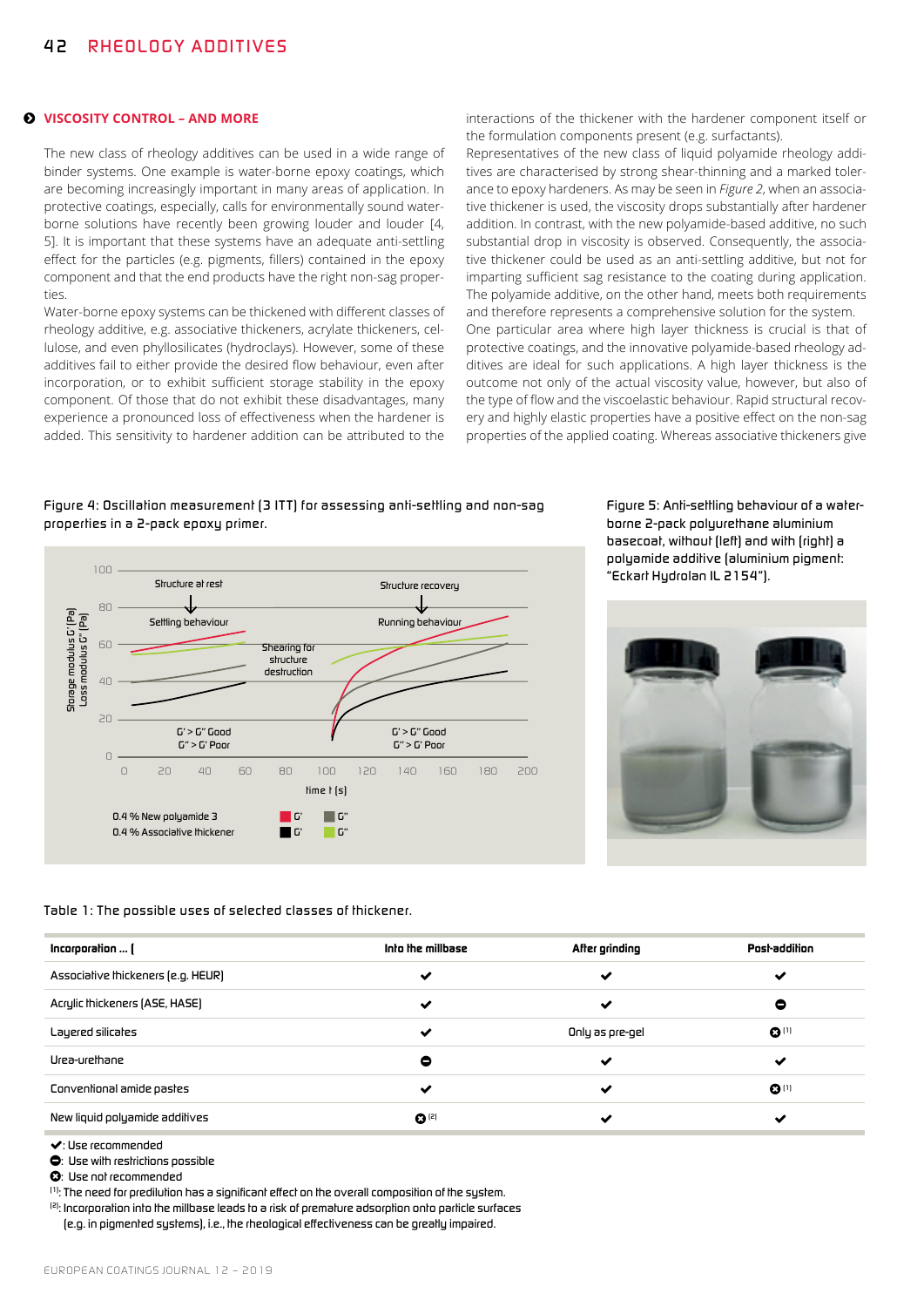rise primarily to viscous flow in the formulation, the new polyamidebased rheology additives increase its elastic properties. Accordingly, as the example of the styrene acrylic clearcoat in *Figure 3* shows, the improvement in sag resistance is substantial compared with that of associative thickeners.

### **ANTI-SETTLING AND ANTI-FLOW PROPERTIES**

The influence of the rheology additive on the viscoelastic behaviour of a water-borne coating can be observed by conducting oscillation measurements. The anti-settling performance and the anti-flow performance can be assessed in a three interval time test (3ITT). The first interval consists in measuring the structure initially at rest in oscillation mode. The second is a shearing interval in which the structure is destroyed before, in the third, structural recovery is re-assessed in oscillation mode (see *Figure 4*). In the presence of a commercial associative thickener, the water-borne epoxy system in both oscillation intervals exhibits a larger loss modulus (G'') than storage modulus (G'). In contrast, in the presence of new polyamide additive 3, the storage modulus (G') of the system is higher than the loss modulus (G'') in both oscillation intervals. The elastic properties predominate, while

### *Figure 6: Flop values in the 2-pack polyurethane system applied by pneumatic spray gun.*



## Find out more!



*196 search results for rheology additives! Find out more: www.european-coatings.com/360*

## **GRAB THE APP!** *www.european-coatings.com/techshelf*

Your mobile source of coatings **with all the source** *technology information:*  www.european-coatings.com/techshelf